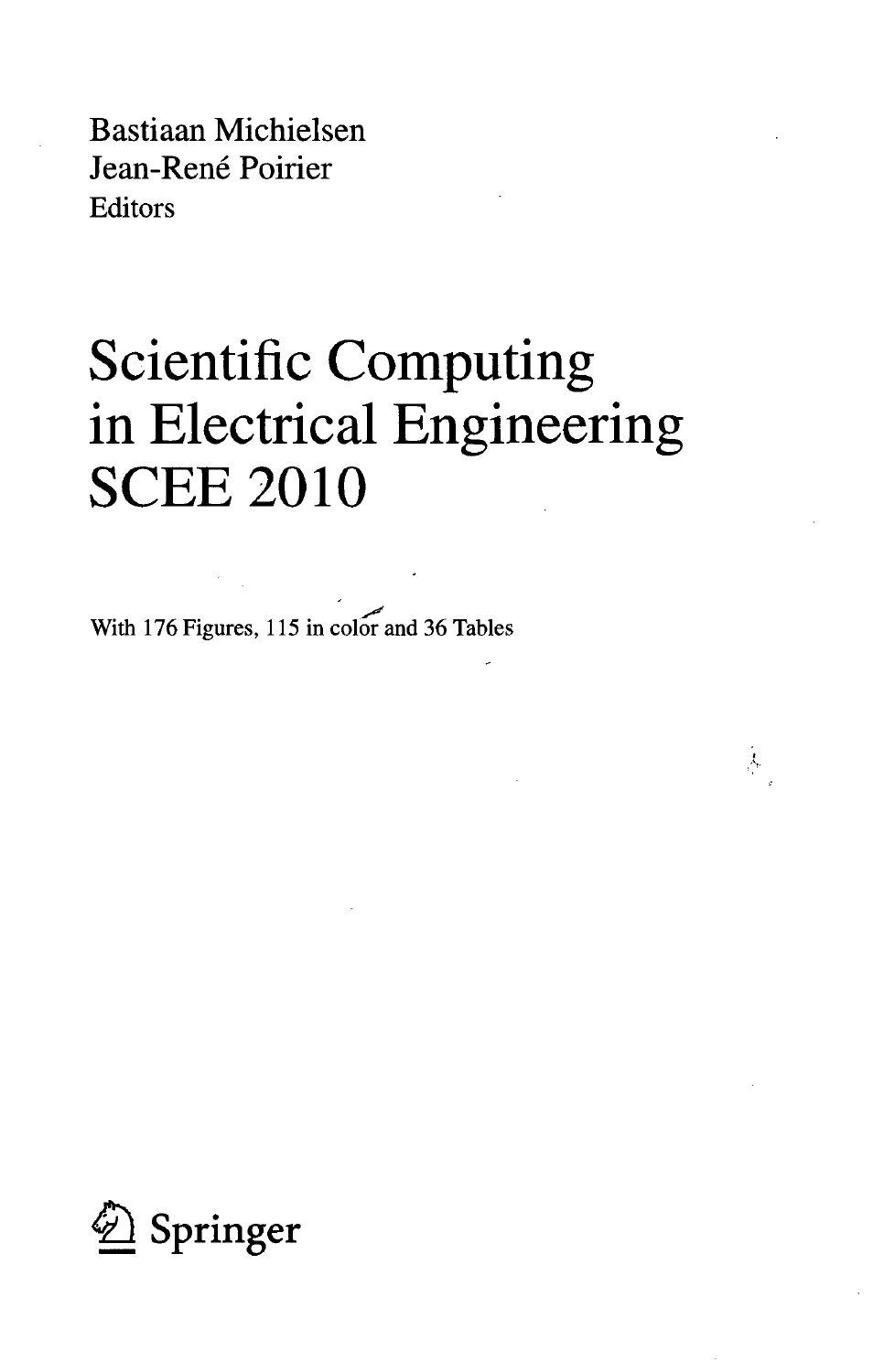## **Contents**

 $\hat{\mathbf{v}}$ 

## **Part I Mathematical Methods**

 $\sim 10^7$ 

| <b>Sparse Matrix Methods for Circuit Simulation Problems</b><br>Timothy A. Davis and E. Palamadai Natarajan                                                               | 3  |
|---------------------------------------------------------------------------------------------------------------------------------------------------------------------------|----|
| Some Remarks on A Priori Error Estimation for ESVDMOR<br>Peter Benner and André Schneider                                                                                 | 15 |
| <b>Block Preconditioning Strategies for High Order Finite</b><br>Element Discretization of the Time-Harmonic Maxwell Equations<br>Matthias Bollhöfer and Stéphane Lanteri | 25 |
| From Sizing over Design Centering and Pareto Optimization<br>Helmut Gräb                                                                                                  |    |
| <b>Importance Sampling for Determining SRAM Yield</b><br>E.J.W. ter Maten, O. Wittich, A. Di Bucchianico, T.S. Doorn, and<br>T.G.J. Beelen                                | 39 |
| <b>Effective Numerical Computation of Parameter Dependent Problems</b><br>Lennart Jansen and Caren Tischendorf                                                            | 49 |
| Analytical Properties of Circuits with Memristors<br>Ricardo Riaza                                                                                                        | 59 |
| <b>Scattering Problems in Periodic Media with Local Perturbations </b><br>Therese Pollok, Lin Zschiedrich, and Frank Schmidt                                              | 69 |
| <b>Part II</b> Computational Electromagnetics                                                                                                                             |    |
| From Quasi-static to High Frequencies: An Overview                                                                                                                        | 81 |

**of Numerical Simulation at EADS** 81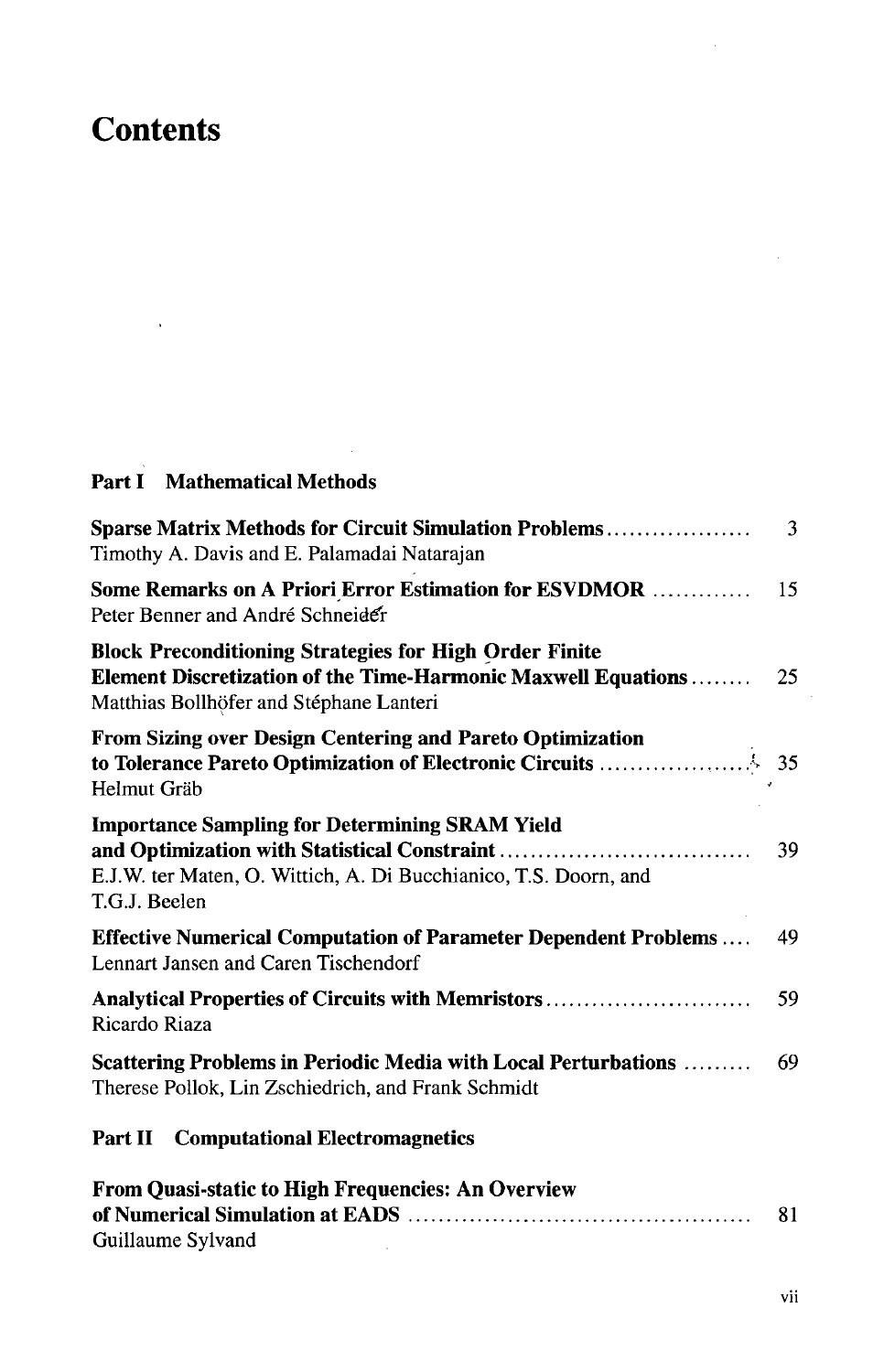| <b>Transient Full Maxwell Computation of Slow Processes </b><br>J. Ostrowski, R. Hiptmair, F. Krämer, J. Smajic, and T. Steinmetz                                                                                     | 87  |
|-----------------------------------------------------------------------------------------------------------------------------------------------------------------------------------------------------------------------|-----|
| A Frequency-Robust Solver for the Time-Harmonic Eddy<br>Michael Kolmbauer and Ulrich Langer                                                                                                                           | 97  |
| Depolarization of Electromagnetic Waves from Bare Soil Surfaces<br>Naheed Sajjad, Ali Khenchaf, and Arnaud Coatanhay                                                                                                  | 107 |
| <b>Two Finite-Element Thin-Sheet Approaches</b><br>Jens Trommler, Stephan Koch, and Thomas Weiland                                                                                                                    | 117 |
| Bastian Bandlow and Rolf Schuhmann                                                                                                                                                                                    |     |
| <b>Magnetic Model Refinement via a Coupling of Finite Element</b><br>Patrick Dular, Ruth V. Sabariego, Laurent Krähenbühl,<br>and Christophe Geuzaine                                                                 | 137 |
| Substrate Modeling Based on Hierarchical Sparse Circuits  143<br>Daniel Ioan, Gabriela Ciuprina, and Ioan-Alexandru Lazăr                                                                                             |     |
| A Boundary Conformal DG Approach for Electro-Quasistatics<br>A. Fröhlcke, E. Gjonaj, and T. Weiland                                                                                                                   | 153 |
| <b>Optimization of the Current Density Distribution</b><br>Florin Muntean, Alexandru Avram, Johan Deconinck,<br>Marius Purcar, Vasile Topa, Calin Munteanu, Laura Grindei,<br>and Ovidiu Garvasuc                     | 163 |
| Thomas Christen, Helmut Böhme, Atle Pedersen,<br>and Andreas Blaszczyk                                                                                                                                                |     |
| A Discontinuous Galerkin Formalism to Solve the Maxwell-<br><b>Vlasov Equations. Application to High Power Microwave</b><br>Laura Pebernet, Xavier Ferrieres, Vincent Mouysset,<br>François Rogier, and Pierre Degond |     |
| <b>Coupled Problems</b><br>Part III                                                                                                                                                                                   |     |
| Tonti Diagrams and Algebraic Methods for the Solution                                                                                                                                                                 | 195 |

Fabio Freschi and Maurizio Repetto

 $\bar{\gamma}$ 

 $\ddot{\phantom{a}}$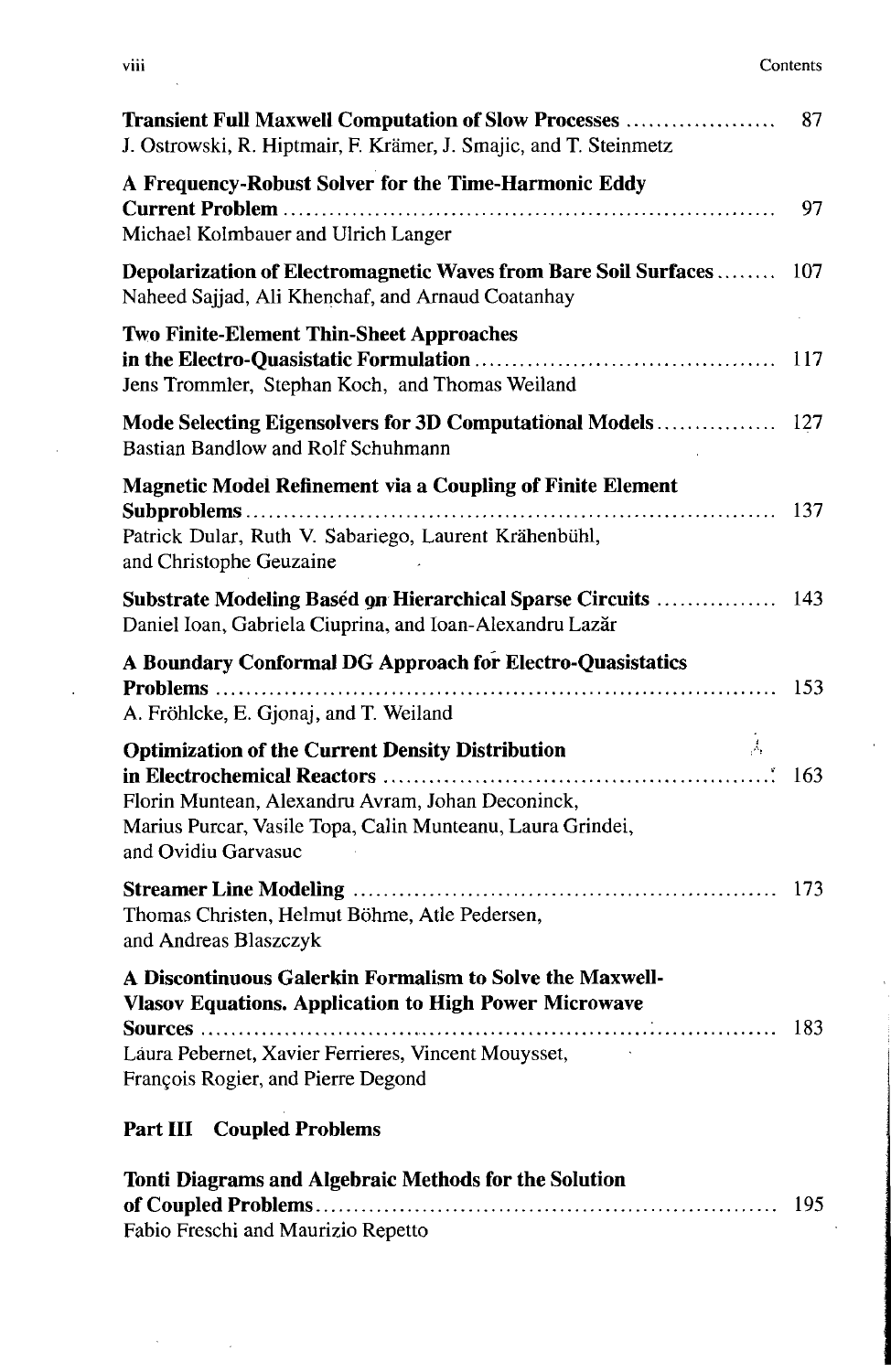| Soliton Collision in Biomembranes and Nerves-A Stability Study 205<br>Revathi Appali, Benny Lautrup, Thomas Heimburg,<br>and Ursula van Rienen             |     |
|------------------------------------------------------------------------------------------------------------------------------------------------------------|-----|
| Nonlinear Characterization and Simulation of Zinc-Oxide<br>Frank Denz, Erion Gjonaj, and Thomas Weiland                                                    | 213 |
| <b>Behavioural Electro-Thermal Modelling</b><br>M. Zubert, M. Janicki, M. Napieralska, G. Jablonski, L. Starzak,<br>and A. Napieralski                     |     |
| A Convergent Iteration Scheme for Semiconductor/Circuit<br>Giuseppe Alì, Andreas Bartel, Markus Brunk,<br>and Sebastian Schöps                             |     |
| Multirate Time Integration of Field/Circuit Coupled Problems<br>Sebastian Schöps, Andreas Bartel, and Herbert De Gersem                                    |     |
| Part IV Circuit and Device Modelling and Simulation<br>Heidi K. Thornquist and Eric R. Keiter                                                              |     |
| <b>Sensitivity-Based Steady-State Mismatch Analysis</b><br>Fabrice Veersé, Joël Besnard, and Hubert Filiol                                                 |     |
| <b>Modelling and Simulation of Forced Oscillators</b><br><b>Roland Pulch</b>                                                                               |     |
| Initialization of HB Oscillator Analysis from Transient Data 285<br>Mikko Hulkkonen, Mikko Honkala, Jarmo Virtanen, and Martti<br>Valtonen                 |     |
| <b>Robust Periodic Steady State Analysis of Autonomous</b><br>R. Mirzavand Boroujeni, E.J.W. ter Maten, T.G.J Beelen,<br>W.H.A. Schilders, and A. Abdipour |     |
| Mutual Injection Locking of Oscillators under Parasitic Couplings  303<br>M.M. Gourary, S.G. Rusakov, S.L. Ulyanov, and M.M. Zharov                        |     |

 $\hat{\mathcal{A}}$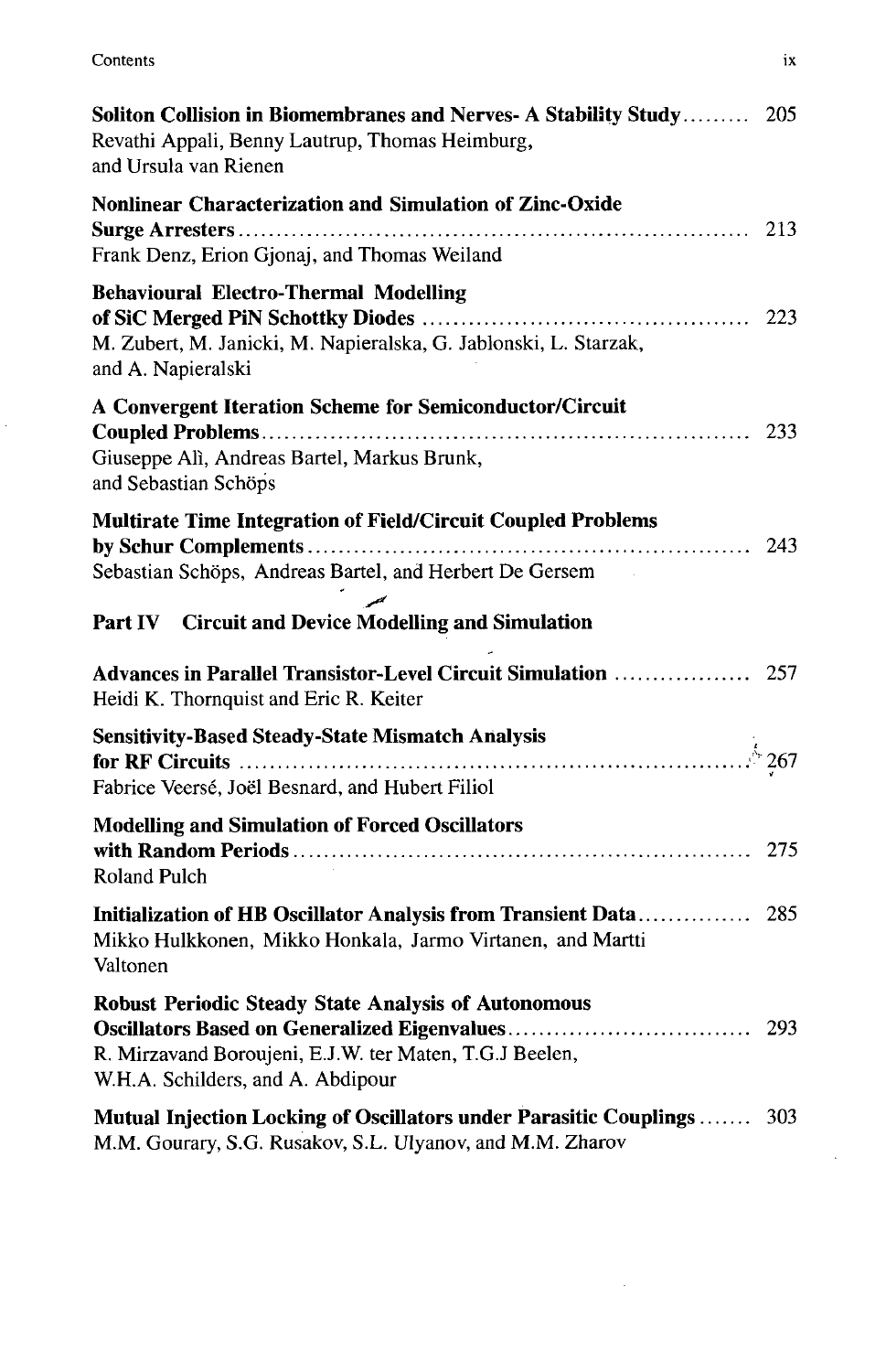|  | Contents |
|--|----------|
|  |          |

| Time Domain Simulation of Power Systems with Different<br>Valeriu Savcenco, Bertrand Haut, E. Jan W. ter Maten,<br>and Robert M.M. Mattheij   |     |
|-----------------------------------------------------------------------------------------------------------------------------------------------|-----|
| <b>Adaptive Wavelet-Based Method for Simulation of Electronic</b><br>Kai Bittner and Emira Dautbegovic                                        | 321 |
| Carlo de Falco, Antonio Iacchetti, Maddalena Binda, Dario Natali,<br>Riccardo Sacco, and Maurizio Verri                                       |     |
| Numerical Simulation of a Hydrodynamic Subband Model<br>for Semiconductors Based on the Maximum Entropy Principle<br>G. Mascali and V. Romano | 339 |
| Inverse Doping Profile of MOSFETs via Geometric Programming<br>Yiming Li and Ying-Chieh Chen                                                  | 347 |
| <b>Numerical Simulation of Semiconductor Devices by the MEP</b><br>Vittorio Romano and Alexander Rusakov                                      | 357 |
| <b>Part V</b> Model Order Reduction                                                                                                           |     |
| <b>Challenges in Model Order Reduction for Industrial Problems</b><br><b>Joost Rommes</b>                                                     | 367 |
| On Approximate Reduction of Multi-Port Resistor Networks<br>M.V. Ugryumova, J. Rommes, and W.H.A. Schilders                                   | 377 |
| <b>Improving Model-Order Reduction Methods by Singularity</b><br>Pekka Miettinen, Mikko Honkala, Janne Roos, and Martti Valtonen              | 387 |
| Partitioning-Based Reduction of Circuits with Mutual Inductances 395<br>Pekka Miettinen, Mikko Honkala, Janne Roos, and Martti Valtonen       |     |
| <b>Model Order Reduction of Parameterized Nonlinear Systems</b><br>Michael Striebel and Joost Rommes                                          | 405 |
| On the Selection of Interpolation Points<br>E. Fatih Yetkin and Hasan Dağ                                                                     | 415 |
| Discrete Empirical Interpolation in POD Model<br><b>Order Reduction of Drift-Diffusion Equations</b><br>Michael Hinze and Martin Kunkel       | 423 |

 $\mathcal{L}^{\text{max}}_{\text{max}}$